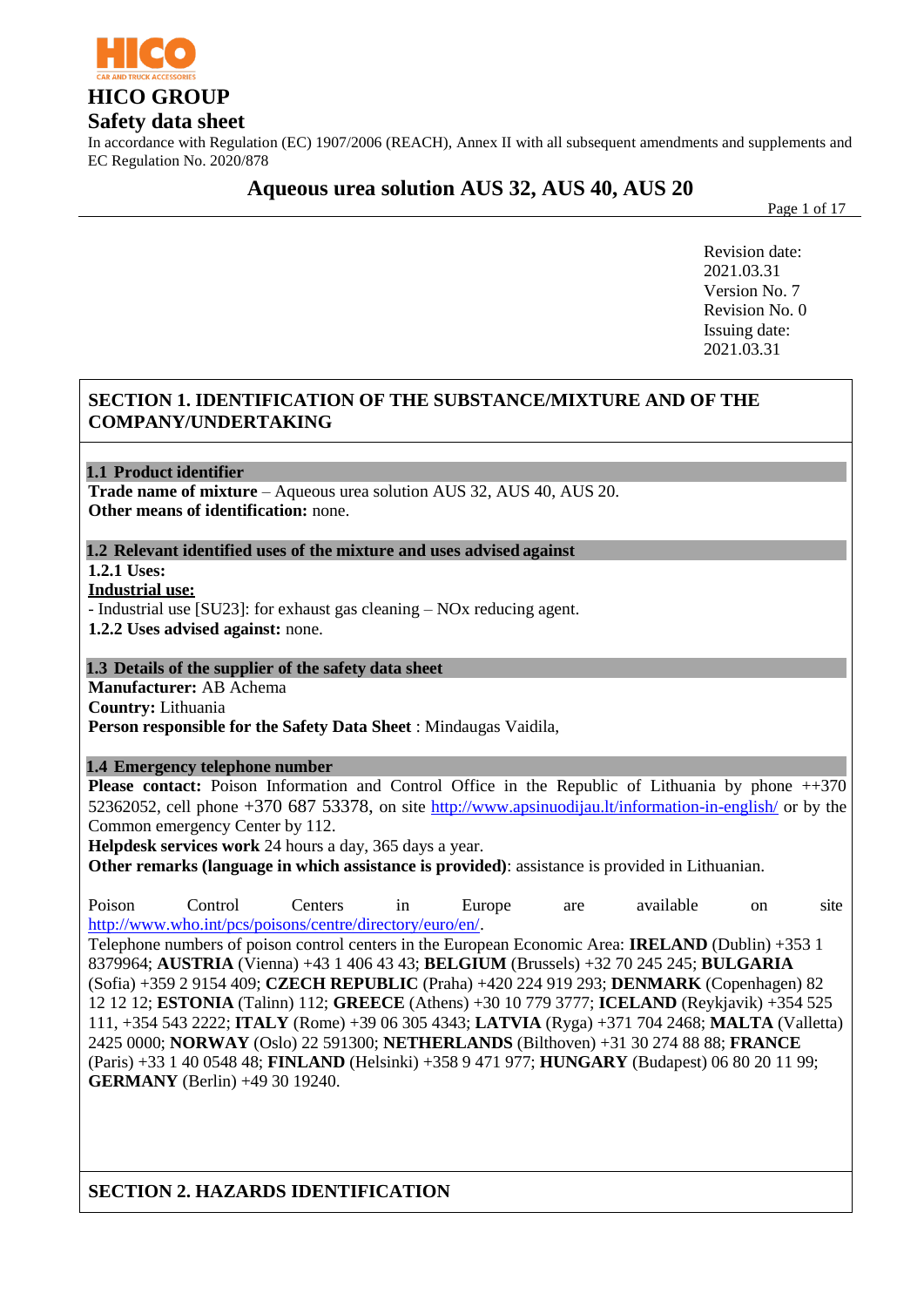

In accordance with Regulation (EC) 1907/2006 (REACH), Annex II with all subsequent amendments and supplements and EC Regulation No. 2020/878

# **Aqueous urea solution AUS 32, AUS 40, AUS 20**

Page 2 of 17

### **2.1 Classification of the substance**

#### **2.1.1 Classification according to Regulation No. 1272/2008 [CLP]:**

Not classified as hazardous according to Regulation (EU) No. 1272/2008.

#### **2.2 Label elements**

#### **Labeling according to Regulation No. 1272/2008 [CLP]:**

P102 – Keep out of reach of children.

P305+P351+P338 – IF IN EYES: Rinse cautiously with water for several minutes. Remove contact lenses, if present and easy to do. Continue rinsing.

P302+P352 – IF ON SKIN: Wash with plenty of soap and water.

#### **2.3 Other hazards**

According to Annex XIII of Regulation (EC) No 1907/2006, no PBT and vPvB assessment has been conducted since product is inorganic.

### **SECTION 3. COMPOSITION/INFORMATION ON INGREDIENTS**

#### **3.2. Mixtures**

According to the REACH Regulation (EU) No. 1907/2006 the product is a multi-constituent.

Identity of the components of the mixture.

| $CAS$ no. | $EC$ no.  | Index No. in<br>accordance<br>with<br>Regulation<br>$(EC)$ No.<br>1272/2008 | <b>REACH</b><br>registration No. | Mass fraction, %                                                                                       | <b>IUPAC</b><br>name | Classification in<br>compliance with<br>Regulation (EC) No.<br>1272/2008 (CLP) |
|-----------|-----------|-----------------------------------------------------------------------------|----------------------------------|--------------------------------------------------------------------------------------------------------|----------------------|--------------------------------------------------------------------------------|
| $57-13-6$ | 200-315-5 | Not applicable                                                              | 01-2119463277-<br>$33-XXXX$      | 31.8-33.2 (only for<br>AUS 32);<br>39.5-40.5 (only for<br>AUS $40$ :<br>19.5-20.5 (only for<br>AUS 20) | urea                 | Does not meet<br>classification criteria                                       |
| 108-19-00 | 203-559-0 | Not applicable                                                              | Not applicable                   | $\leq$ 0.3 (only for AUS 32<br>and AUS $20$ :<br>$\leq$ 0.5 (only for AUS 40)                          | biuret               | Does not meet<br>classification criteria                                       |

### **SECTION 4. FIRST-AID MEASURES**

#### **4.1 Description of first aid measures**

#### **4.1.1. General information**

**The material can get through:** the respiratory tract, in contact with skin, eyes, ingestion.

**Inhalation:** the product has a slight odor of ammonia. If inhaled, leave the affected area. The product does not meet the criteria for classification under the Regulation (EU) No. 1272/2008. In case feeling bad, seek medical advice.

**Skin contact:** wash affected hands (body) with plenty of water. Change the contaminated clothes.

**Eye contact**: In case of contact with eyes, rinse immediately with plenty of water and seek medical advice. **Ingestion**: Wash mouth, drink some water, and seek medical advice.

**4.1.2. Individual protection measures recommended for first-aiders:** Comply with general hygiene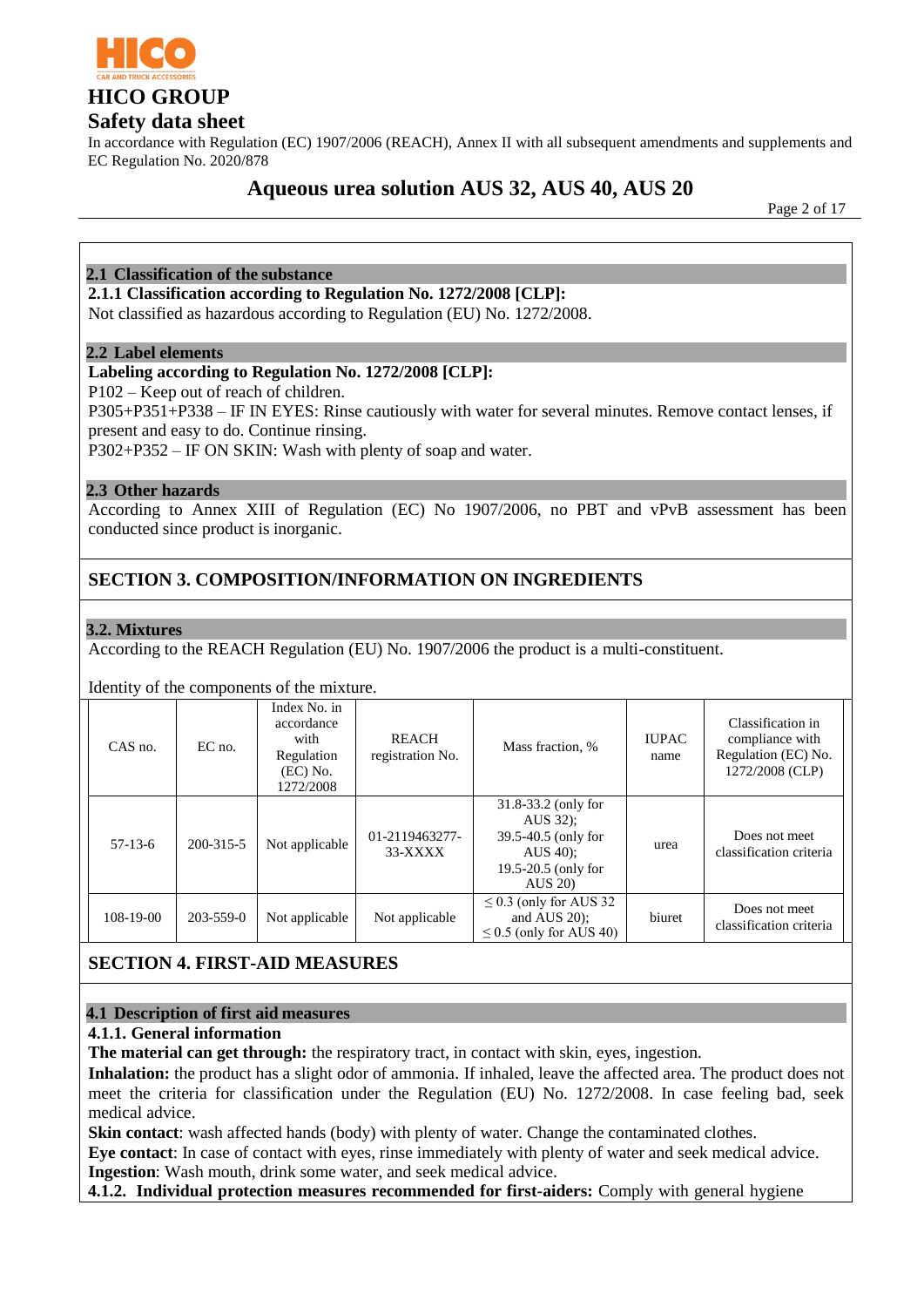

In accordance with Regulation (EC) 1907/2006 (REACH), Annex II with all subsequent amendments and supplements and EC Regulation No. 2020/878

# **Aqueous urea solution AUS 32, AUS 40, AUS 20**

Page 3 of 17

requirements. Product contact with eyes is prohibited. Avoid repeated or prolonged contact with skin or clothing. Wear protective gloves.

#### **4.2 Most important symptoms and effects**

**Inhaled:** there is no available data on the inhalation of the product which causes adverse symptoms. **Skin Contact:** may cause skin irritation.

**Eye Contact:** eye irritation.

**Ingestion:** the product is not acutely toxic. Possible symptoms are: nausea, vomiting, possible fainting.

**4.3 Indication of any immediate medical attention and special treatment needed**

**Measures that can only be taken by a doctor:** eye treatment, gastric lavage.

### **SECTION 5. FIRE-FIGHTING MEASURES**

#### **5.1 Extinguishing media**

**Suitable**: water and carbon dioxide, powder, sand or other fire-extinguishing media appropriate for surrounding materials.

**Not suitable**: none.

#### **5.2 Special hazards arising from the substance or mixture**

The urea solution is non-flammable, but in the event of a fire, the product will decompose at high temperatures and release ammonia into the environment.

Heated under vacuum at its melting point (120÷130 °C) it sublimes without change. At 160÷190 °C under vacuum urea sublimes and is converted to ammonium cyanate. At atmospheric pressure at  $180\div 190$  °C it sublimes completely and decomposes partially to biuret, cyanic acid. At higher temperature than 200 °C urea sublimes and is converted to ammonium and cyanic acid. Self-inflammable temperature: +715 ºC.

#### **5.3 Advice for firefighters**

In the event of fire, substances causing irritation may be released so a self-contained breathing apparatus and a chemical protective suit must be worn. Firefighters must use personal protective equipment in accordance with LST EN 469.

### **SECTION 6. ACCIDENTAL RELEASE MEASURES**

#### **6.1 Personal precautions, protective equipment and emergency procedures**

**6.1.1. For personnel not involved in emergency situations:** Avoid contact with the product. Evacuate from the yard if it's safe. In the event of an accident, use the personal protective equipment provided in sub-section 8.2 of this SDS.

**6.1.2. For the personnel involved in emergency situations:** Use the personal protective equipment provided in sub-section 8.2 of this SDS. Collect as much spillage as possible with dry sand or other absorbent. Avoid contact with the product. After contact with the product, remove them, wash affected area with running water.

#### **6.2 Environmental precautions**

Pump (scoop) as much as possible of the spilled substance/ preparation into tight containers. Keep away from getting into a sewer system or water pools.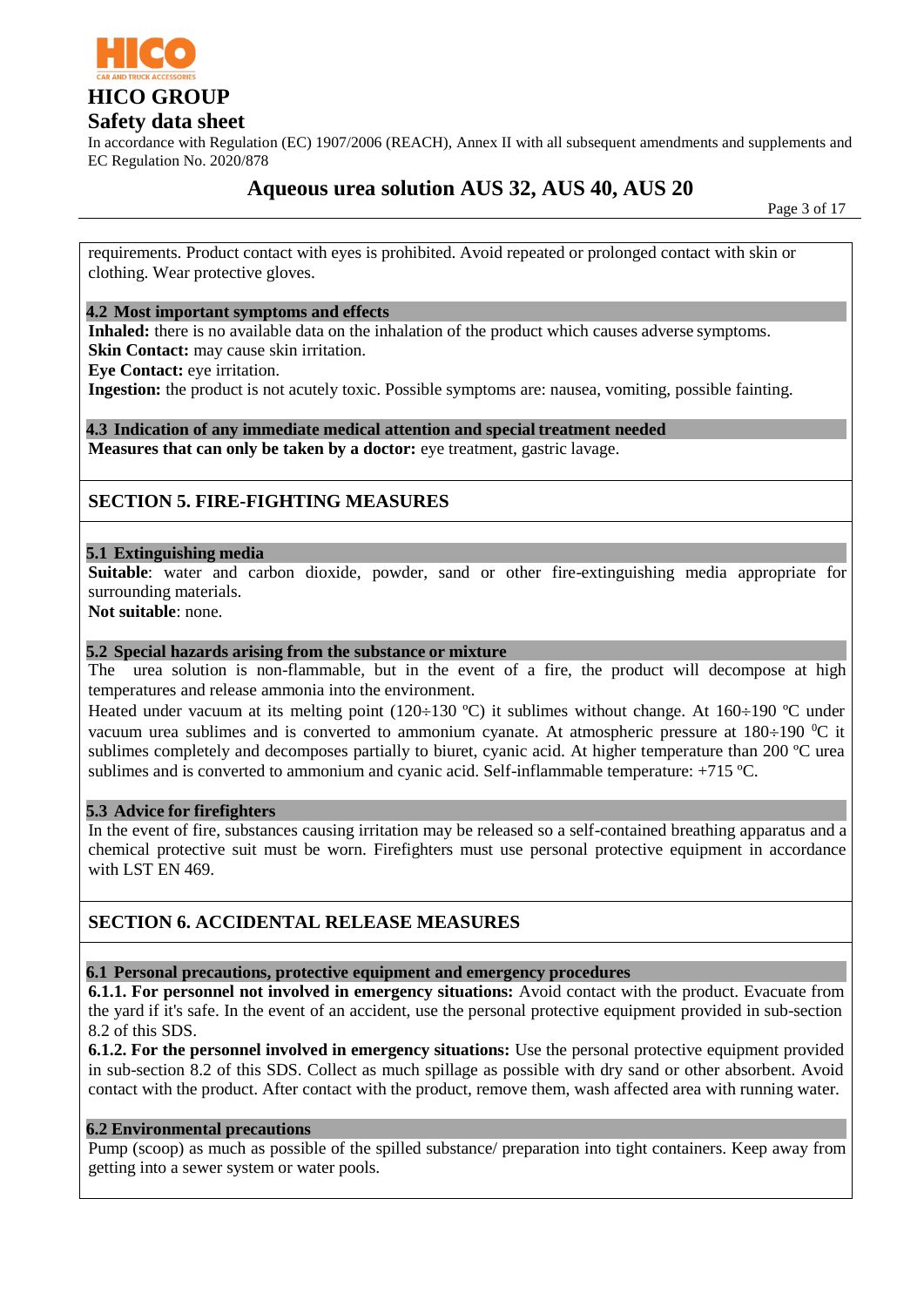

In accordance with Regulation (EC) 1907/2006 (REACH), Annex II with all subsequent amendments and supplements and EC Regulation No. 2020/878

# **Aqueous urea solution AUS 32, AUS 40, AUS 20**

Page 4 of 17

### **6.3 Methods and material for containment and cleaning up**

Pump (scoop) as much as possible of the spilled substance/ preparation into tight containers and eliminate the remains with dry sand. Pumped (taken away) product (after dilution) may be used as fertilizer. Prevent spread substance/preparation from accessing water pools.

#### **6.4 Reference to other sections**

See section 8 for personal protective equipment and section 13 for waste disposal.

# **SECTION 7. HANDLING AND STORAGE**

### **7.1 Precautions for safe handling**

**Usage requirements and recommendations:** AUS 32 must be used as per instructions for motor vehicles, AUS 40 must be used as per instructions for motor of ships, AUS 20 must be used as per instructions for waste incineration.

**Storage conditions:** store in a closed, dry room with good ventilation at temperature not below +5 °C and not above  $+25$  °C.

Keep other chemical materials out of the solution. Hoses, pumps and other equipment used for transfusion should only be used for this product to avoid contamination of the urea solution with other materials.

To avoid any contamination, pour the urea solution into clean, rinsed IBCs suitable for use with distilled water or water of equivalent quality. Containers filled with urea solution must be labeled.

IBCs must have a lid with a breather. When IBCs are filled with urea solution, their lower and upper screw caps must be sealed.

During storage, the urea solution must be protected from direct sunlight. At temperatures above  $25 \text{ °C}$ , decomposition of urea begins, accompanied by the release of ammonia.

The urea solution is non-flammable, but in the event of a fire at high temperatures, the product will decompose and release ammonia into the environment.

Prolonged transport or storage above 25  $\degree$ C should be avoided to prevent decomposition of the urea solution. As the urea solution solidifies at low temperatures, its volume increases by about 7% and can rupture the containers.

Vehicles with insulation and heating equipment are recommended to maintain the required temperature of the urea solution.

Instructions on the limit quantity of the substance/preparation to be stored under the conditions specified: none. Keep away from spillage and getting into a sewer system.

### **7.2 Conditions for safe storage, including any incompatibilities**

**Incompatible products**: Due to very strict requirements applied for product cleanliness, contact with other substances shall not be allowed.

### **Requirements to packages:**

Suitable packaging (containers) materials that can come into direct contact with the product include: highalloy Cr-Ni and Cr-Ni-Mo austenitic steels, titanium, high density (HD) polyethylene and propylene HD PE, HD PP, polyfluoroethylene, polyvinylidene difluoride , poly (perfluoroalkoxy) PFA, polyisobutylene. Note: plastics must avoid additives that may contaminate the urea solution.

Materials that cannot come into direct contact with the product include carbon, non-alloy or low-alloy steels, copper and its alloys, zinc, galvanized steel, silver alloys, aluminum and its alloys, magnesium and its alloys, plastics and nickel-plated metals. It is not recommended to store the product in containers that are not resistant to ammonia. Pay special attention to the tightness and cleanliness of the container of the stored product.

According to the Resolution of the Government of the Republic of Lithuania No.16.08.2004. 966 "On the Approval of the Description and Listing of Criteria for the Listing and Classification of Substances, Mixtures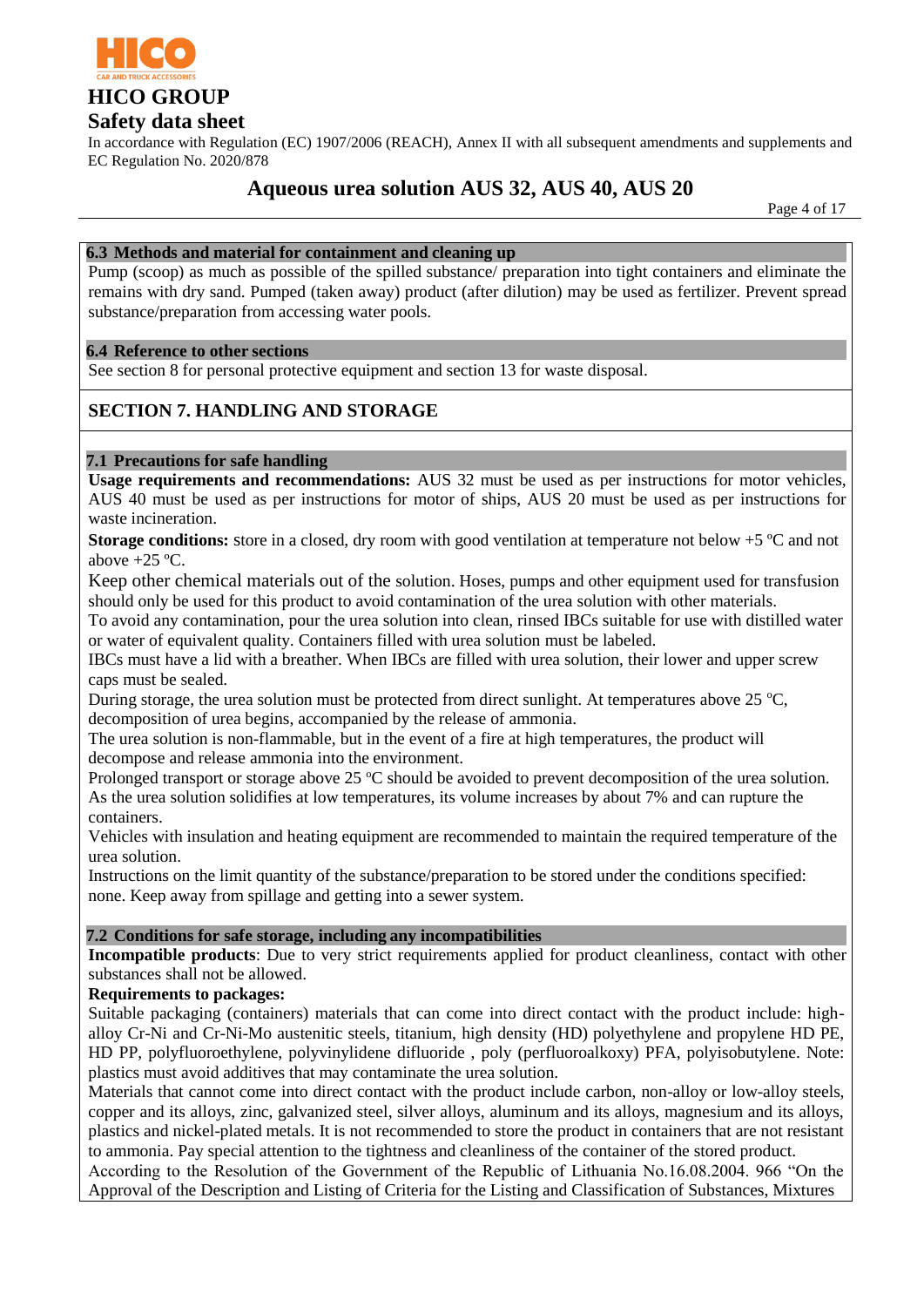

In accordance with Regulation (EC) 1907/2006 (REACH), Annex II with all subsequent amendments and supplements and EC Regulation No. 2020/878

# **Aqueous urea solution AUS 32, AUS 40, AUS 20**

Page 5 of 17

or Preparations of Hazardous Substances in Hazardous Substances" (Official Gazette, 2004, No. 130-4649), as well as subsequent amendments and supplements Requirements for hazardous objects restrictions for the product are not applicable.

In accordance with Regulation (EU) No. 98/2013.

#### **7.3 Specific end use(s)**

Aqueous urea solutions AUS 40, AUS 32 and AUS 20 are  $NO<sub>x</sub>$  reducing agents.

Aqueous urea solution AUS 32 is used to inject to the exhaust systems of diesel engines before a selective catalytic converter. Aqueous urea solution AUS 40 is used to inject to the exhaust systems of diesel engines of ships before a selective catalytic converter.

Aqueous urea solution AUS 20 is used for removal of  $NO<sub>x</sub>$  formed from smoke stumps spreading/spraying in the incineration system, moreover as anti coniferous diseases (root sponges) spread.

### **SECTION 8. EXPOSURE CONTROLS / PERSONAL PROTECTION**

#### **8.1 Control parameters**

**Chemical, worker exposure limit value in air:**

Long-term exposure limit (IPRD): 10 mg/m<sup>3</sup> according to urea (applicable in Lithuania according to HN 23).

**Short-term exposure limit (TPRD):** according to HN23 in Lithuania not applicable for urea.

Limit value (NRD): according to HN23 in Lithuania not applicable for urea.

**Occupational exposure limit (s) according to Directive 98/24/EC:** not applicable for urea.

**Occupational exposure limit (s) according to Directive 2004/37/EC:** not applicable for urea.

**Any other national occupational exposure limits:** no data available.

**Non-limiting value (s) (DNEL):** The product is aqueous urea solution. DNEL of the product is not determined. The physicochemical properties of the pure urea DNEL product which could have the greatest negative effect, according to urea REACH dossier are provided.

Workers exposure

| <b>Exposure mode</b> | <b>Exposure type</b>                | <b>Hazardous</b>                                                                                                          | Physicochemical property that could have<br>the greatest negative effect |
|----------------------|-------------------------------------|---------------------------------------------------------------------------------------------------------------------------|--------------------------------------------------------------------------|
| Inhalation           | Systemic effect $-\log$<br>lasting  | DNEL: $292 \text{ mg/m}^3$                                                                                                | Toxicity                                                                 |
| Inhalation           | Systemic effect - acute             | DNEL: $292 \text{ mg/m}^3$                                                                                                | Toxicity                                                                 |
| Inhalation           | Local effect $-$ long<br>lasting    | The hazard is not known, but there is no<br>need to collect more hazard information<br>because there is no human exposure |                                                                          |
| Inhalation           | Local effect $-$ acute              | The hazard is not known, but there is no<br>need to collect more hazard information<br>because there is no human exposure |                                                                          |
| Dermal               | Systemic effect $-$ long<br>lasting | DNEL: 580 mg/kg bw/day                                                                                                    | Toxicity                                                                 |
| Dermal               | Systemic effect - acute             | DNEL: 580 mg/kg bw/day                                                                                                    | Toxicity                                                                 |
| Dermal               | Local effect $-$ long<br>lasting    | The hazard is not known                                                                                                   |                                                                          |
| Dermal               | Local effect $-$ acute              | The hazard is not known                                                                                                   |                                                                          |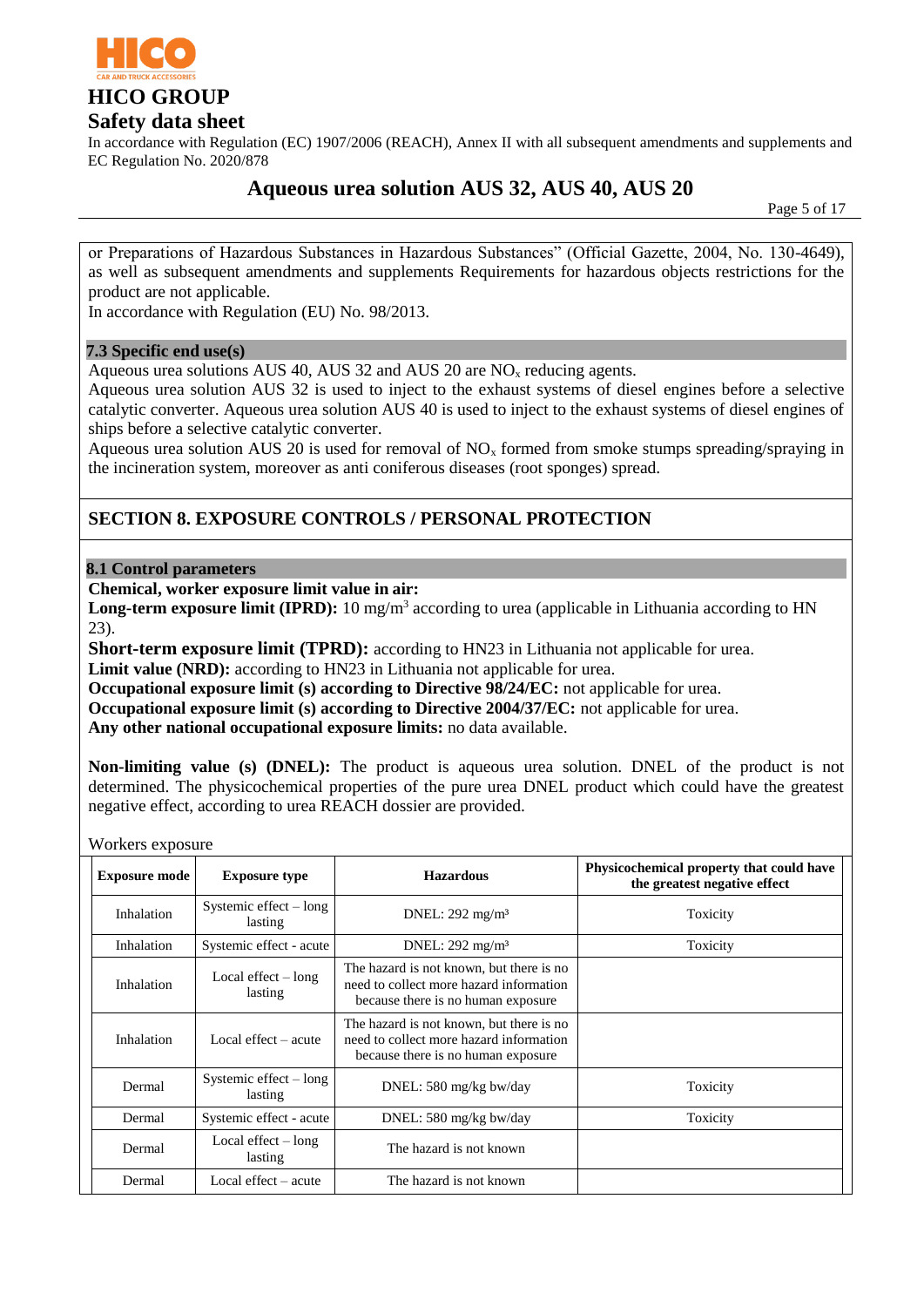

In accordance with Regulation (EC) 1907/2006 (REACH), Annex II with all subsequent amendments and supplements and EC Regulation No. 2020/878

# **Aqueous urea solution AUS 32, AUS 40, AUS 20**

Page 6 of 17

| If in eyes           | Local effect                        | The hazard is not known                                                                                                   |                                                                          |  |  |  |
|----------------------|-------------------------------------|---------------------------------------------------------------------------------------------------------------------------|--------------------------------------------------------------------------|--|--|--|
| Public exposure      |                                     |                                                                                                                           |                                                                          |  |  |  |
| <b>Exposure mode</b> | <b>Exposure type</b>                | <b>Hazardous</b>                                                                                                          | Physicochemical property that could have<br>the greatest negative effect |  |  |  |
| Inhalation           | Systemic effect - long<br>lasting   | DNEL: $125 \text{ mg/m}^3$                                                                                                | Toxicity                                                                 |  |  |  |
| Inhalation           | Systemic effect - acute             | DNEL: 125 mg/m <sup>3</sup>                                                                                               | Toxicity                                                                 |  |  |  |
| Inhalation           | Local effect $-$ long<br>lasting    | The hazard is not known, but there is no<br>need to collect more hazard information<br>because there is no human exposure |                                                                          |  |  |  |
| Inhalation           | Local effect $-$ acute              | The hazard is not known, but there is no<br>need to collect more hazard information<br>because there is no human exposure |                                                                          |  |  |  |
| Dermal               | Systemic effect $-$ long<br>lasting | DNEL: 580 mg/kg bw/day                                                                                                    | Toxicity                                                                 |  |  |  |
| Dermal               | Systemic effect - acute             | DNEL: 580 mg/kg bw/day                                                                                                    | Toxicity                                                                 |  |  |  |
| Dermal               | Local effect $-$ long<br>lasting    | The hazard is not known                                                                                                   |                                                                          |  |  |  |
| Dermal               | Local effect – acute                | The hazard is not known                                                                                                   |                                                                          |  |  |  |
| If swallowed         | Systemic effect $-$ long<br>lasting | DNEL: 42 mg/kg bw/day                                                                                                     | Toxicity                                                                 |  |  |  |
| If swallowed         | Systemic effect - acute             | DNEL: 42 mg/kg bw/day                                                                                                     | Toxicity                                                                 |  |  |  |
| In in eyes           | Local effect                        | The hazard is not known                                                                                                   |                                                                          |  |  |  |

#### **Predicted Inactive Concentration (s) (PNEC).** PNEC of the product is not determined. PNEC of pure urea product according to urea REACH dossier are provided.

| <b>Section</b>   | <b>Hazardous</b>               | <b>Comments / Grounds</b>                                                   |  |  |
|------------------|--------------------------------|-----------------------------------------------------------------------------|--|--|
|                  |                                | Exposure factor: 100                                                        |  |  |
|                  | PNEC aqua (fresh water): 0,47  | Extrapolation method: exposure factor                                       |  |  |
| Fresh water      | mg/l                           | The PNEC of water was derived using an effect factor of 100, up to 47 mg /  |  |  |
|                  | Periodic releases: there is no | l in aeruginosa (the most sensitive culture)                                |  |  |
|                  | <b>PNEC</b>                    | Justification for the re-release of the PNEC:                               |  |  |
|                  |                                | Separate PNEC re-release was not proposed.                                  |  |  |
|                  | PNEC aqua (see water):         | Exposure factor: 100                                                        |  |  |
| See water        | $0.047$ mg/L                   | Extrapolation method: exposure factor                                       |  |  |
|                  | Periodic releases: there is no | No effect is expected due to the inclusion of urea in the urea cycle.       |  |  |
|                  | <b>PNEC</b>                    |                                                                             |  |  |
| Freshwater       | There is no probability of     | No data available: It is proposed that the PNEC value should not be set.    |  |  |
| sediment         | sediment exposure              |                                                                             |  |  |
| See water        | There is no probability of     | No data available: It is proposed that the PNEC value should not be set.    |  |  |
| sediment         | sediment exposure              |                                                                             |  |  |
| Microorganisms   |                                | Urea is naturally low toxic to microorganisms and is used as a nutrient and |  |  |
| in sewage        | The hazard is not known        | source of nitrogen (N). Based on this, PNEC is not proposed.                |  |  |
| treatment system |                                |                                                                             |  |  |
| Soil             | No hazard to soil              | No data available: It is proposed that the PNEC value should not be set.    |  |  |
| Air              | The hazard is not known        |                                                                             |  |  |
| Food chain       | No bioaccumulation potential   |                                                                             |  |  |

No additional material measurements / monitoring are required during product storage, and product use. The product must be manufactured and used in a professional manner by the Minister of Social Security and Labor of the Republic of Lithuania and the Minister of Health of 2001 July 24 order No. 97/406 "On Approval of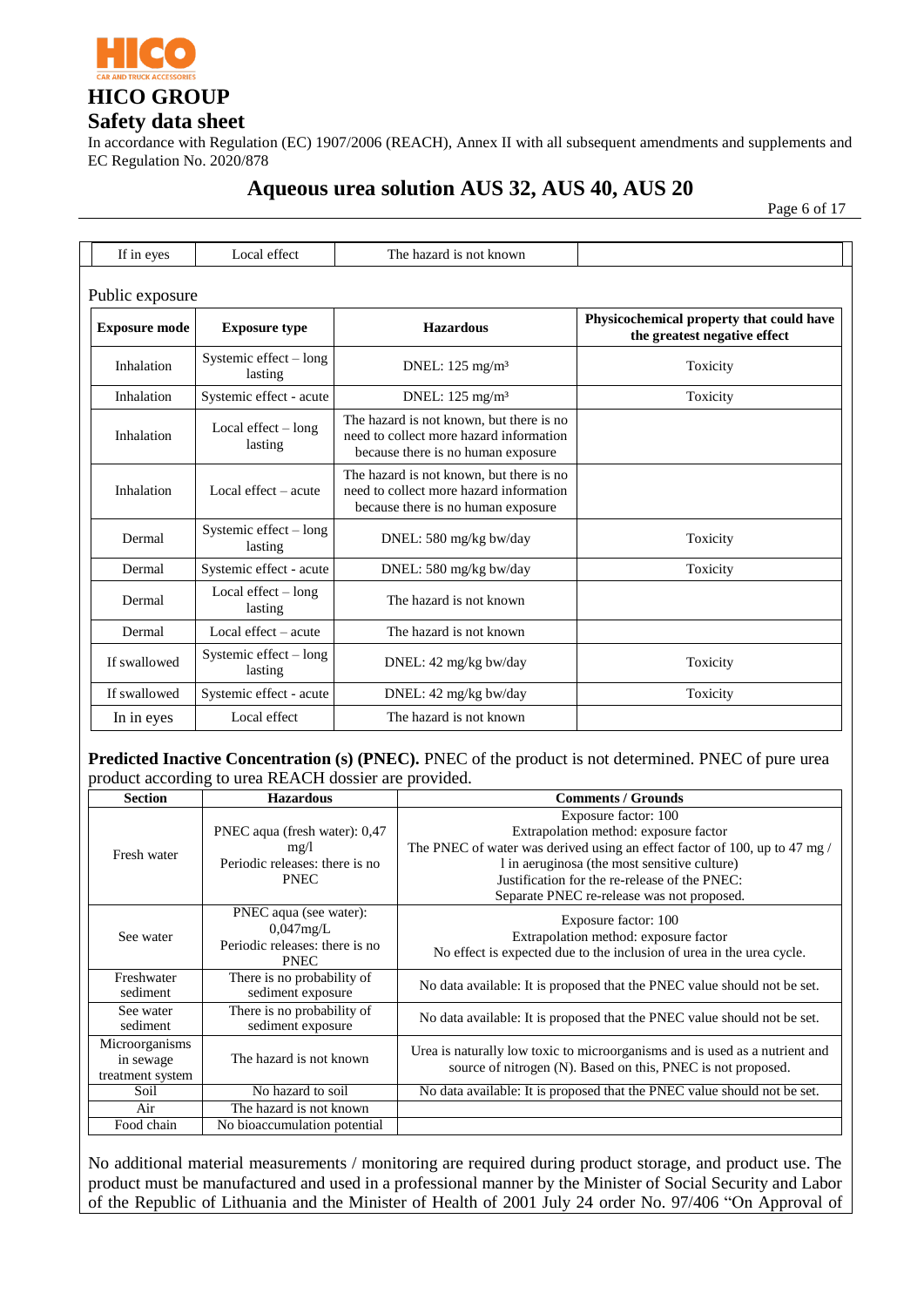

In accordance with Regulation (EC) 1907/2006 (REACH), Annex II with all subsequent amendments and supplements and EC Regulation No. 2020/878

# **Aqueous urea solution AUS 32, AUS 40, AUS 20**

Page 7 of 17

Regulations for the Protection of Workers from Chemical Agents at Work and for the Protection of Workers against the Exposure to Carcinogens and Mutagens at Work" (Official Gazette, 2001, No. 65-2396), as subsequently amended.

#### **8.2 Exposure controls**

**8.2.1 Appropriate engineering controls**: inlet and exhaust ventilation.

#### **8.2.2. Individual protection measures:**

**Eye (face) protection:** chemical resistant hermetic safety goggles according to LST EN 166, face protection shield according to LST EN 166.

#### **Skin protection**

Hand protection: adequate protection gloves according to EN 420, EN ISO 374-1 due to chemical protection, EN 388 due to mechanical protection. Protective gloves must be made of one of the materials listed in the table, at least as specified, for penetration of thickness and resistance.

| Glove material               | Glove thickness, mm | Penetration time, min* |
|------------------------------|---------------------|------------------------|
| Butyl rubber $-$ butyl       | 0.50                | >480                   |
| Nitrile rubber/Nitrile latex | 0.35                | >480                   |
| Fluorocarbon rubber          | n.m. 0.40           | >480                   |
| Polychloroprene              | n.m. 0.50           | >480                   |
| Natural rubber/Natural latex | 0.50                | >480                   |
| Polyvinyl chloride           | 0.50                | >480                   |

\* - Time of penetration of glove material is the time that the product in contact with the glove penetrates through it completely. The shorter the penetration time, the glove material is less resistant to the product.

The manufacturer or consumer of the product must choose the appropriate glove material from the available options based on the nature of their work, the likelihood of contact with the product, the probable duration of exposure. When constantly working with the product it is recommended that the material of used gloves can withstand from being penetrated for at least 480 minutes. When working with the product, gloves can not be used for longer than the penetration time.

Skin protection creams do not adequately protect from the product.

Please note that the penetration time of the glove material in this section has been set at 22 ° C and using pure ammonium nitrate. When using calcium ammonium nitrate consisting of a mixture of ammonium nitrate and dolomite, the time of penetration of the glove material should be similar in size. When working at a higher temperature, the resistance of the glove material may be considerably lower, and in such cases, the permitted life of the glove must be shortened. We recommend that when you start using a new type or other manufacturer's gloves, make sure that they are chemically and mechanically resistant to working conditions. If you have any questions about the suitability of the gloves, please contact the manufacturers / suppliers of gloves.

The inside of the gloves should not contain powders which can cause hand skin allergies.

Before using the gloves, please always make sure there are no tears, cracks, or other defects.

When the work is finished, the gloves must be cleaned and washed thoroughly before they are dry. After work, care must be taken to the hand skin.

Other protection: wear working clothes according EN ISO 13688, wear special working boots according to EN ISO 20345. After finishing work wash your hands with soap and change clothes.

**Respiratory protection:** in case ventilation is not sufficient use masks with the "K" or "A2B2E2K2P3" filter according to LST EN 14387.

**Thermal protection:** not necessary.

**8.2.3 Environmental exposure controls:** do not flush into sewer system.

### **SECTION 9. PHYSICAL AND CHEMICAL PROPERTIES**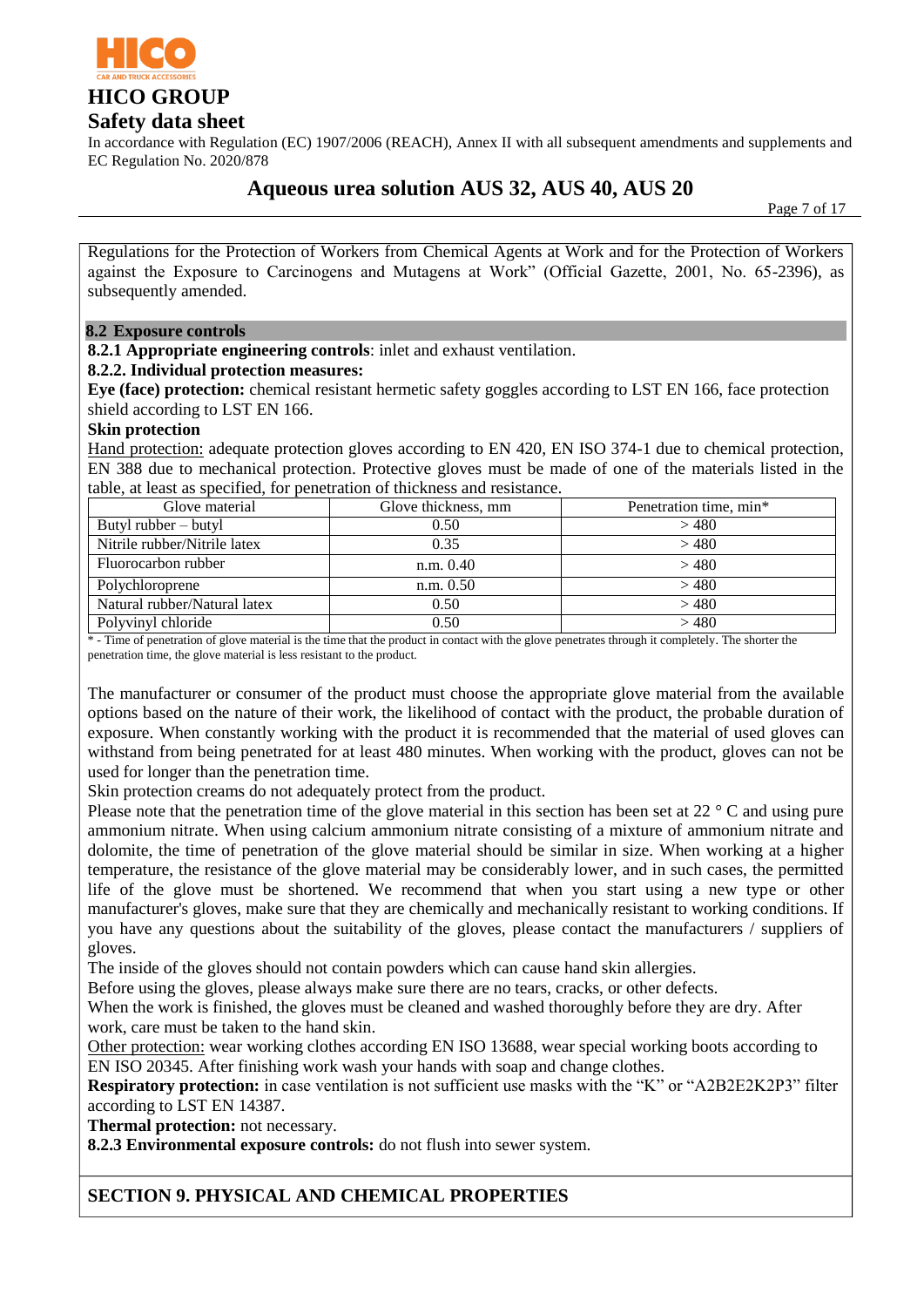

# **Safety data sheet**

In accordance with Regulation (EC) 1907/2006 (REACH), Annex II with all subsequent amendments and supplements and EC Regulation No. 2020/878

# **Aqueous urea solution AUS 32, AUS 40, AUS 20**

Page 8 of 17



#### **10.1 Reactivity**

Stable under recommended storage, transportation and handling conditions.

**10.2 Chemical stability**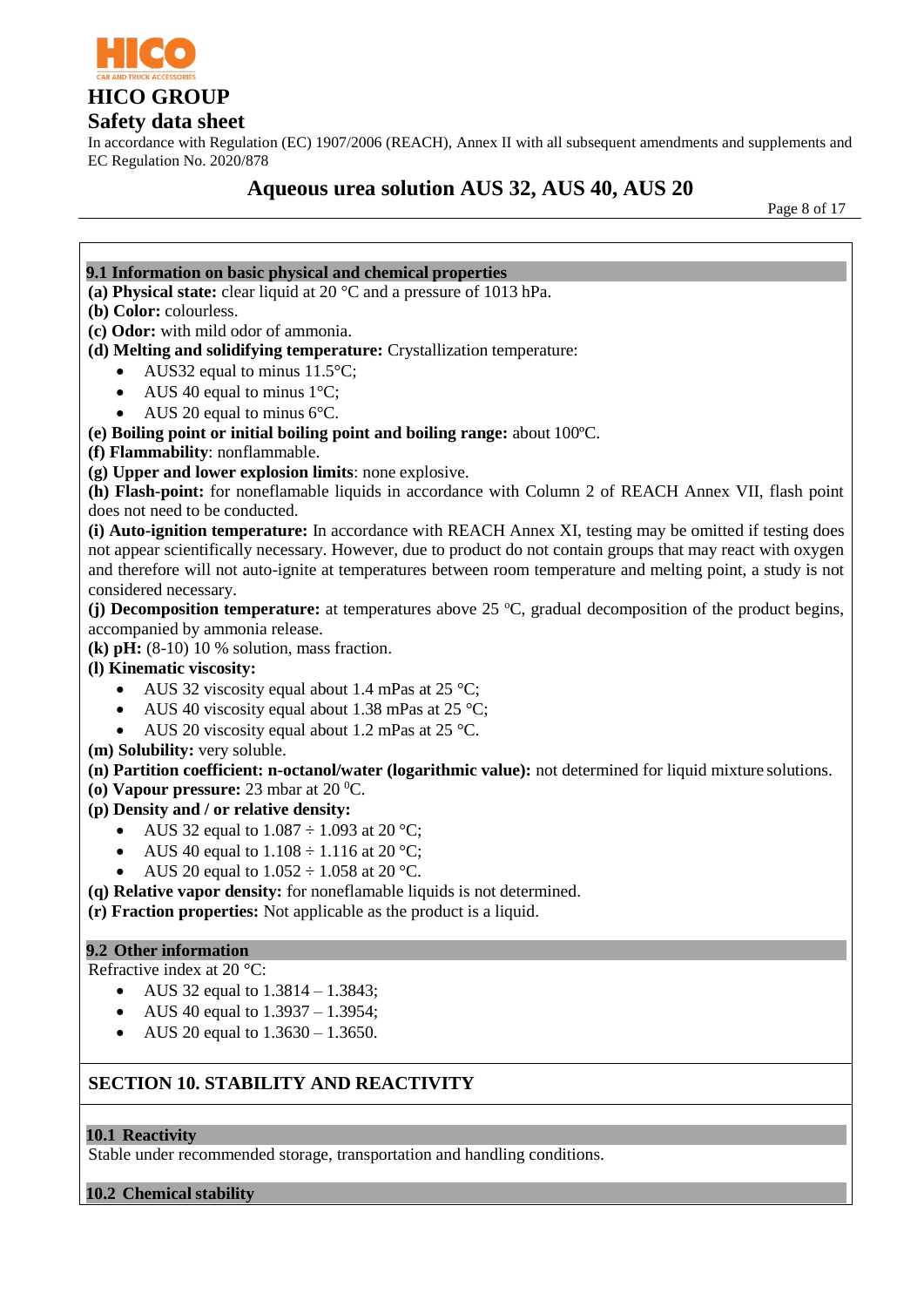

In accordance with Regulation (EC) 1907/2006 (REACH), Annex II with all subsequent amendments and supplements and EC Regulation No. 2020/878

# **Aqueous urea solution AUS 32, AUS 40, AUS 20**

Page 9 of 17

Stable under recommended storage, transportation and handling conditions.

#### **10.3 Possibility of hazardous reactions**

Any entry of other material will contaminate the product and can not be used for its intended purpose.

As the urea solution solidifies at low temperatures, its volume increases by about 7% and can rupture the containers. At temperatures above 25  $^{\circ}$ C, decomposition of urea begins, accompanied by the release of ammonia.

Stabilizers need: not necessary.

### **10.4 Conditions to avoid**

Particular attention must be paid to the tightness and cleanliness of the packaging of the stored product. Keep other chemical materials out of the solution. Any entry of other material will contaminate the product and cannot be used for its intended purpose. Unacceptable conditions: ambient temperature below plus 5 °C and above 25  $\rm{°C}$  (urea hydrolysis takes place). At temperatures above 25  $\rm{°C}$ , decomposition of urea begins, accompanied by the release of ammonia.

Prolonged transportation or storage above 25  $\degree$ C should be avoided to prevent decomposition of the urea solution. Store above crystallization temperature to avoid damage to containers. Due to very strict requirements for the quality of the product, it is recommended to protect it from contamination by dust, precipitation and dirt. During storage, the urea solution must be protected from direct sunlight, which promotes the growth of algae or bacteria.

#### **10.5 Incompatible materials**

Any entry of other material will contaminate the product and cannot be used for its intended purpose. Contact with other materials is not permitted. Materials that cannot come into direct contact with the product include carbon, non-alloy or low-alloy steels, copper and its alloys, zinc, galvanized steel, silver alloys, aluminum and its alloys, magnesium and its alloys, plastics and nickel-plated metals. It is not recommended to store the product in containers that are not resistant to ammonia.

#### **10.6 Hazardous decomposition products**

At temperatures above 25  $^{\circ}$ C, decomposition of urea begins, accompanied by the release of ammonia.

Heated under vacuum at its melting point (120÷130 °C) it sublimes without change. At 160 ÷ 190 °C under vacuum urea sublimes and is converted to ammonium cyanate. At atmospheric pressure at  $180 \div 190$  °C it sublimes completely and decomposes partially to biuret, cyanic acid and alkali metals. At higher temperature than 200 ºC urea sublimes and is converted to ammonium and cyanic acid.

# **SECTION 11. TOXICOLOGICAL INFORMATION**

### **11.1. Information on hazard classes as defined in Regulation (EC) No 1272/2008**

#### **Acute toxicity:**

Product acute toxicity studies are not available. As the product is a urea aqueous solution, information on acute toxicity according to REACH dossier for registration of urea is provided.

### **Practical experience / human information:** no available data.

#### **Effects on animals**

The results of the studies performed with pure urea are presented in the table below.

|                     | Exposure dose /<br>concentration | Routes | Method   | delayed<br>Symptoms/<br>effects   | <b>Notes</b>                 |
|---------------------|----------------------------------|--------|----------|-----------------------------------|------------------------------|
| Acute oral toxicity | LD50: 14300<br>$mg/kg$ bw (male) | Rats   | OECD 423 | Negative effects<br>have not been | Direct ATE<br>Validation for |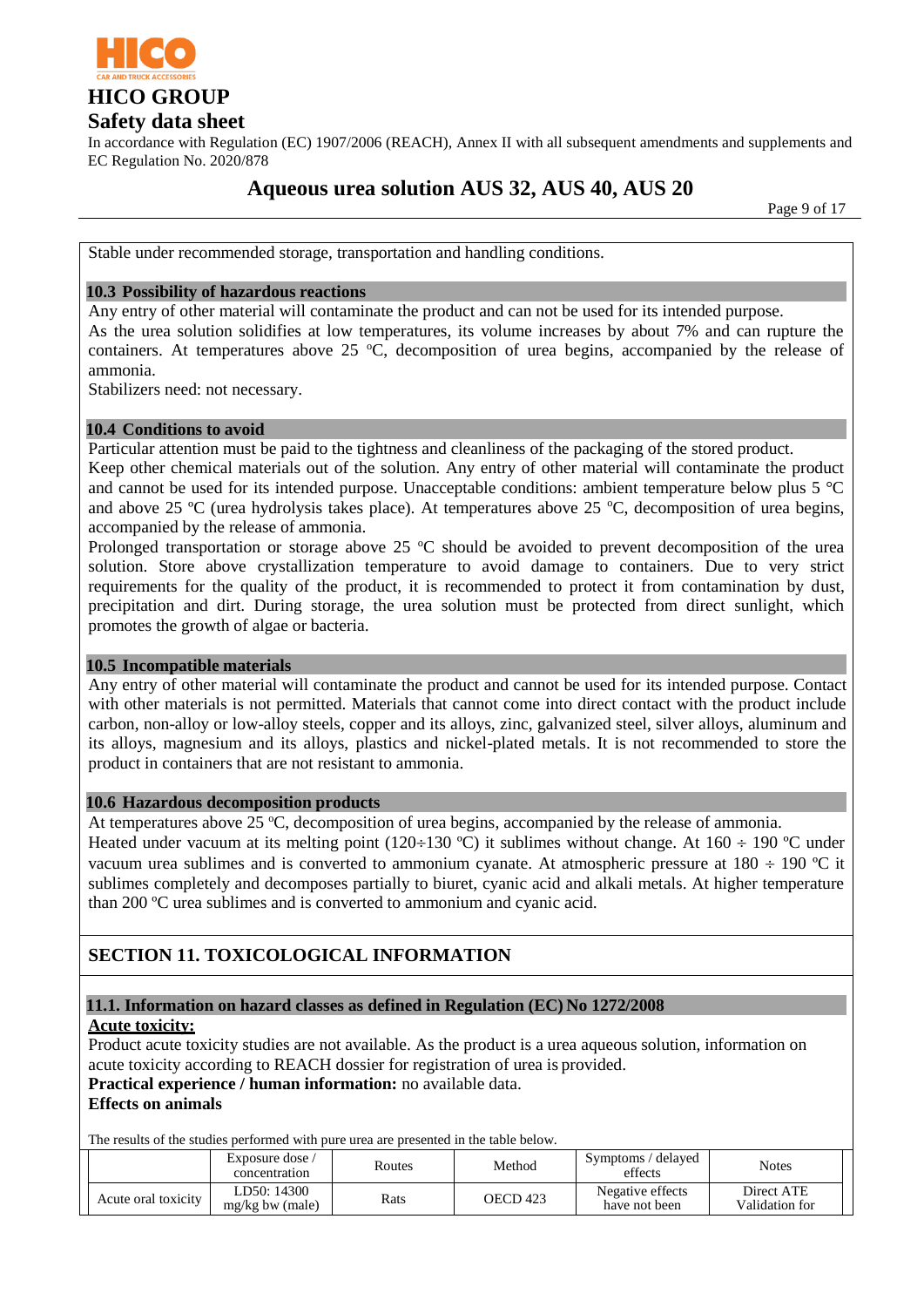

In accordance with Regulation (EC) 1907/2006 (REACH), Annex II with all subsequent amendments and supplements and EC Regulation No. 2020/878

# **Aqueous urea solution AUS 32, AUS 40, AUS 20**

Page 10 of 17

|                                           | LD50: 15000                                                                          |  |                    | established                                                                                                         | <b>Trusted Data</b>                                                                                                 |  |  |
|-------------------------------------------|--------------------------------------------------------------------------------------|--|--------------------|---------------------------------------------------------------------------------------------------------------------|---------------------------------------------------------------------------------------------------------------------|--|--|
|                                           | mg/kg bw                                                                             |  |                    |                                                                                                                     |                                                                                                                     |  |  |
| Acute dermal                              | (female)                                                                             |  |                    |                                                                                                                     |                                                                                                                     |  |  |
| toxicity                                  | Data not available                                                                   |  |                    |                                                                                                                     |                                                                                                                     |  |  |
| Acute inhalation                          |                                                                                      |  | Data not available |                                                                                                                     |                                                                                                                     |  |  |
| toxicity (vapour)                         |                                                                                      |  |                    |                                                                                                                     |                                                                                                                     |  |  |
|                                           | Other information: data not available.                                               |  |                    |                                                                                                                     |                                                                                                                     |  |  |
|                                           |                                                                                      |  |                    |                                                                                                                     | <b>Assessment/Classification:</b> according to available data urea and aqueous urea solutions do not meet the       |  |  |
|                                           | criteria for classification according to Regulation No. 1272/2008.                   |  |                    |                                                                                                                     |                                                                                                                     |  |  |
|                                           |                                                                                      |  |                    |                                                                                                                     | Skin corrosion and / or irritation: according to available data the product does not meet the criteria for          |  |  |
|                                           |                                                                                      |  |                    |                                                                                                                     | classification according to Regulation No. 1272/2008. The REACH registration dossier for urea states that           |  |  |
|                                           |                                                                                      |  |                    |                                                                                                                     | studies on rats have shown that urea is non-irritating to the skin. Based on these results, the documentation       |  |  |
|                                           | interpreted that urea is non-irritating to skin and humans.                          |  |                    |                                                                                                                     |                                                                                                                     |  |  |
|                                           |                                                                                      |  |                    |                                                                                                                     | Eve irritation: according to available data the product does not meet the criteria for classification according     |  |  |
|                                           |                                                                                      |  |                    |                                                                                                                     | to Regulation No. 1272/2008. The registration dossier for urea under REACH states that studies on rats have         |  |  |
|                                           |                                                                                      |  |                    |                                                                                                                     | shown that urea is mildly irritating to the eyes. Based on medical data collected by urea manufacturers on          |  |  |
|                                           |                                                                                      |  |                    | urea-related incidents, it was interpreted in the dossier that urea is not classified as an eye irritant to humans. |                                                                                                                     |  |  |
|                                           |                                                                                      |  |                    |                                                                                                                     | Respiratory sensitization: no data available (source - urea registration under the REACH dossier).                  |  |  |
|                                           |                                                                                      |  |                    |                                                                                                                     | According to available data the product does not meet the criteria for classification according to Regulation       |  |  |
| No. 1272/2008.                            |                                                                                      |  |                    |                                                                                                                     |                                                                                                                     |  |  |
|                                           |                                                                                      |  |                    |                                                                                                                     | <b>Mutagenicity:</b> based on the results of the "Ames" study with the various urea concentrations so far (negative |  |  |
|                                           |                                                                                      |  |                    |                                                                                                                     | results of the research), it was interpreted that urea does not exhibit mutagenic effects (source - urea            |  |  |
|                                           |                                                                                      |  |                    |                                                                                                                     | registration according to the REACH dossier). According to available data the product does not meet the             |  |  |
|                                           | criteria for classification according to Regulation No. 1272/2008.                   |  |                    |                                                                                                                     |                                                                                                                     |  |  |
|                                           |                                                                                      |  |                    |                                                                                                                     | Carcinogenicity: does not meet the criteria. Ames-test: negative (source - urea registration in REACH               |  |  |
|                                           |                                                                                      |  |                    |                                                                                                                     | dossier). According to available data the product does not meet the criteria for classification according to        |  |  |
|                                           |                                                                                      |  |                    |                                                                                                                     | Regulation No. 1272/2008. According to available data the product does not meet the criteria for classification     |  |  |
|                                           | according to Regulation No. 1272/2008.                                               |  |                    |                                                                                                                     |                                                                                                                     |  |  |
|                                           |                                                                                      |  |                    |                                                                                                                     | Reproductive toxicity: does not meet the criteria. Ames-test: negative (source - urea registration in REACH         |  |  |
| dossier).                                 |                                                                                      |  |                    |                                                                                                                     |                                                                                                                     |  |  |
|                                           |                                                                                      |  |                    |                                                                                                                     | <b>Specific toxicity for particular organ (STOT) (one time effect):</b> According to available data the product     |  |  |
|                                           | does not meet the criteria for classification according to Regulation No. 1272/2008. |  |                    |                                                                                                                     |                                                                                                                     |  |  |
|                                           |                                                                                      |  |                    |                                                                                                                     | Specific toxicity for particular organ (STOT) (repeated effect): According to available data the product            |  |  |
|                                           | does not meet the criteria for classification according to Regulation No. 1272/2008. |  |                    |                                                                                                                     |                                                                                                                     |  |  |
|                                           | <b>Aspiration hazard:</b> does not meet the criteria for classification.             |  |                    |                                                                                                                     |                                                                                                                     |  |  |
|                                           |                                                                                      |  |                    |                                                                                                                     |                                                                                                                     |  |  |
|                                           | 11.2. Information on the other hazards                                               |  |                    |                                                                                                                     |                                                                                                                     |  |  |
|                                           | 11.2.1. Endocrine disrupting properties: not specific to the product.                |  |                    |                                                                                                                     |                                                                                                                     |  |  |
| 11.2.2. Other information: None.          |                                                                                      |  |                    |                                                                                                                     |                                                                                                                     |  |  |
|                                           |                                                                                      |  |                    |                                                                                                                     |                                                                                                                     |  |  |
|                                           |                                                                                      |  |                    |                                                                                                                     |                                                                                                                     |  |  |
| <b>SECTION 12. ECOLOGICAL INFORMATION</b> |                                                                                      |  |                    |                                                                                                                     |                                                                                                                     |  |  |
|                                           |                                                                                      |  |                    |                                                                                                                     |                                                                                                                     |  |  |
|                                           |                                                                                      |  |                    |                                                                                                                     |                                                                                                                     |  |  |
| 12.1 Toxicity                             |                                                                                      |  |                    |                                                                                                                     |                                                                                                                     |  |  |
|                                           |                                                                                      |  |                    |                                                                                                                     | According to the available data, the product does not meet the criteria for classification as dangerous for the     |  |  |
|                                           | environment according to Regulation (EC) No. 1272/2008.                              |  |                    |                                                                                                                     |                                                                                                                     |  |  |
|                                           |                                                                                      |  |                    |                                                                                                                     | In bodies of drinking water, maximum allowable concentration of urea shall not exceed the amount of organic         |  |  |
|                                           |                                                                                      |  |                    | matter established by calculations against the amounts of biochemical possible concentration (BPC) and              |                                                                                                                     |  |  |
|                                           |                                                                                      |  |                    |                                                                                                                     |                                                                                                                     |  |  |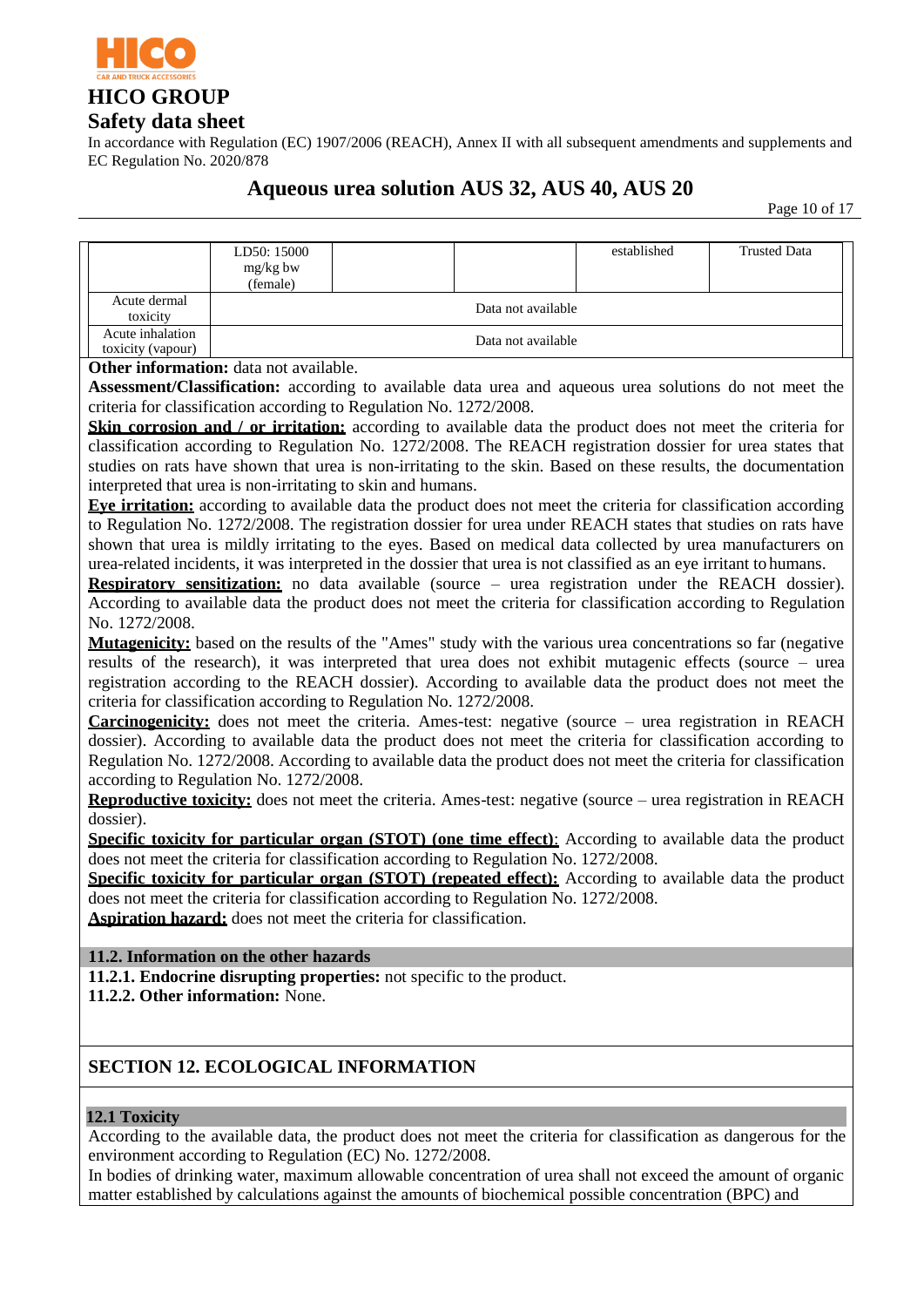

In accordance with Regulation (EC) 1907/2006 (REACH), Annex II with all subsequent amendments and supplements and EC Regulation No. 2020/878

# **Aqueous urea solution AUS 32, AUS 40, AUS 20**

Page 11 of 17

dissolved oxygen. In water bodies of fishing farms, maximum allowable concentration of urea is 80mg/dm3. Leuciscus idus (orfe) 96-h LC $_{50}$ > 6810 mg/l Daphnia magna (short-term): 24-h  $EC_{50}$ : > 10000 mg/l Daphnia magna (long-term): no data.

#### **Toxicity for fish**

| <b>Exposure dose</b> /<br>concentration | <b>Test duration</b> | The name of the<br>organism used in the<br>tests | <b>Results</b>                                 | <b>Method</b> |
|-----------------------------------------|----------------------|--------------------------------------------------|------------------------------------------------|---------------|
| $LC50$ : $> 10000$ mg/l                 | 48 h                 | Golden orphan                                    | Urea is of inherently<br>low toxicity for fish | OECD 203      |
| LC50: $6810$ mg/l                       | 96 h                 | Golden orphan                                    | Urea is of inherently<br>low toxicity for fish | OECD 203      |

#### **Toxicity to aquatic invertebrates (short-term effects)**

| <b>Exposure dose</b> /<br>concentration | <b>Test duration</b> | The name of the<br>organism used in the<br>tests | <b>Results</b>     | <b>Method</b> |
|-----------------------------------------|----------------------|--------------------------------------------------|--------------------|---------------|
| $LC50: > 10000$ mg/l                    | 24 h                 | Daphnia magna                                    | Low toxicity level | OECD 202      |
| LC50: 14 241 mg/l                       | 24 h                 | Herisoma trivolvis                               | Low toxicity level | OECD 202      |

#### **Toxicity to aquatic invertebrates (long-term effects):** no data available.

#### **Toxicity to algae and aquatic plants**

| <b>Exposure dose</b> /<br>concentration | <b>Test duration</b> | The name of the<br>organism used in the<br>tests | <b>Results</b>     | <b>Method</b> |
|-----------------------------------------|----------------------|--------------------------------------------------|--------------------|---------------|
| $LC50: > 10000$ mg/l                    | 192 h                | Algae                                            | Low toxicity level | OECD 202      |
| $LC50: > 10000$ mg/l                    | ' davs               | Algae                                            | Low toxicity level | OECD 202      |

#### **12.2 Persistence and degradability**

The compound is well degradable: 4 mg/l in 1 h at 20  $\degree$ C / 68  $\degree$ F Zahn-Wellens-Test / 400 mg/l: 3h: 2 %, 7d: 52 %, 14d: 85 %, 16 d: 96 %.

#### **12.3 Bio accumulative potential**

Octanol-water partition coefficient  $(K_{ow})$ : considered to be low (based on high water solubility). The main part of product – urea – does not have any bio accumulative properties, does not form any toxic compound with other substances present in the air or drainage waters.

Bio concentration factor (BCF): low potential for bioaccumulation (based on substance properties). Urea in the soil does not form any toxic compounds.

#### **12.4 Mobility in soil**

Adsorption coefficient: well-soluble in water;  $NO<sub>3</sub>$  ion is extremely mobile. NH<sub>4</sub> cation is absorbed in soil.

#### **12.5 Results of PBT and vPvB assessment**

According to Annex XIII of Regulation (EC) No 1907/2006, no PBT and vPvB assessment has been conducted.

### **12.6 Endocrine disrupting properties:**

No data available.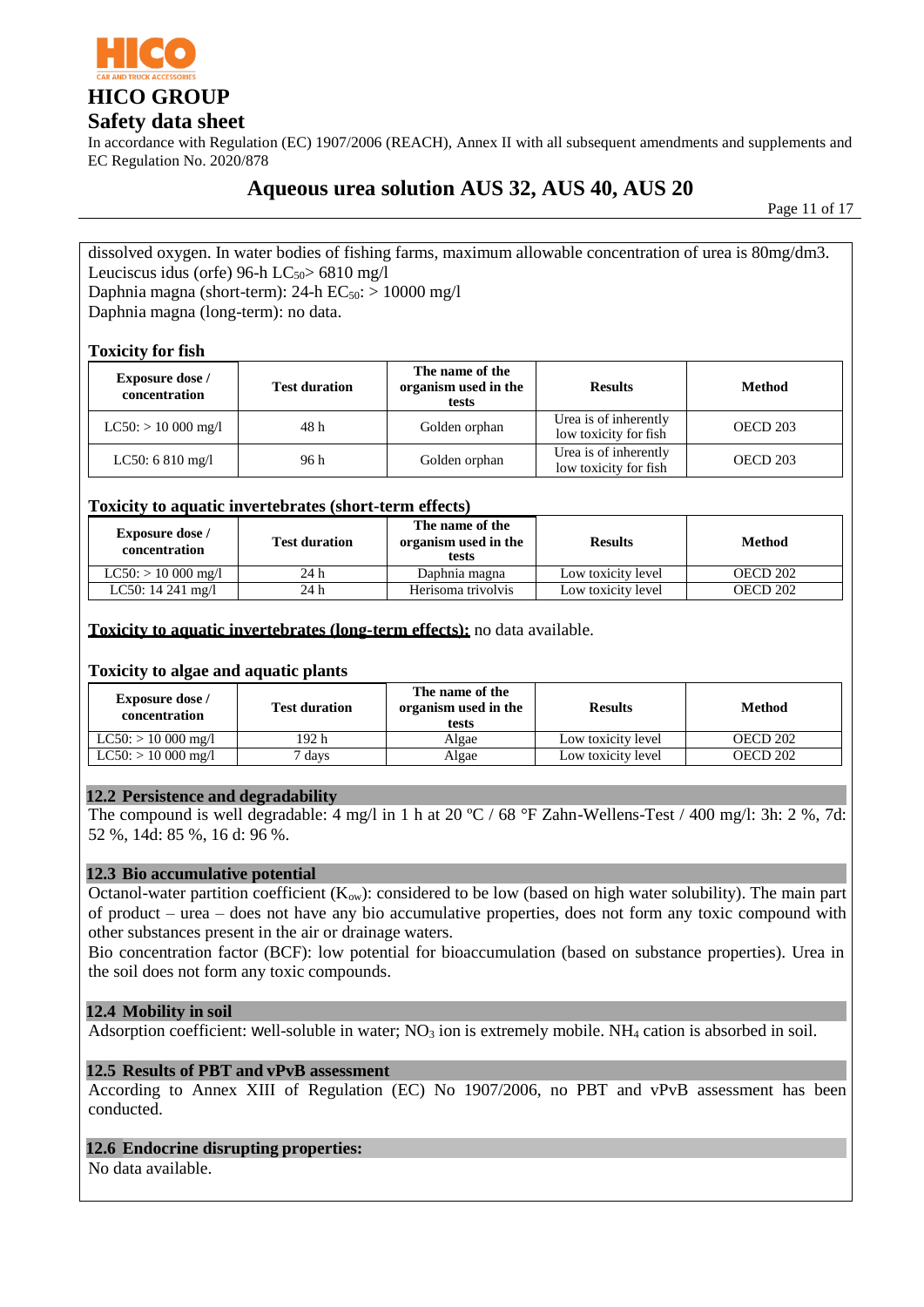

### **Safety data sheet**

In accordance with Regulation (EC) 1907/2006 (REACH), Annex II with all subsequent amendments and supplements and EC Regulation No. 2020/878

# **Aqueous urea solution AUS 32, AUS 40, AUS 20**

Page 12 of 17

### **12.7 Other side effects:**

None.

### **SECTION 13. DISPOSAL CONSIDERATIONS**

#### **13.1 Waste treatment methods**

**Waste from residues.** The contaminant free waste according to Regulation (EC) No. 1357/2014 is classified as non-hazardous waste. Depending on degree and nature of contamination dispose of by use as fertilizer (after dilution) or must be transferred to an authorized waste handling companies. Do not empty into drains. Wastes in Lithuania must be handled in accordance with Law on Waste Disposal of the Republic of Lithuania, in other countries – in accordance with national legislation. The final product waste code is assigned by the waste manager / holder.

**Package waste disposal.** According to Regulation (EC) No. 1357/2014 the contaminant free packaging of product is classified as non-hazardous waste. Depending on degree and nature of contamination dispose of by use as fertilizer (after dilution) or must be transferred to an authorized waste handling companies. Wastes in Lithuania must be handled in accordance with Law on Waste Disposal of the Republic of Lithuania, in other countries – in accordance with national legislation. The final product waste code is assigned by the waste manager / holder.

Do not remove label, prepared according to Regulation (EC) No. 1272/2008, until package is thoroughly cleaned.

# **SECTION 14. TRANSPORT INFORMATION**

#### **14.1 UN Number or ID number**

Not available because the product is not subject to ADR requirements.

#### **14.2 UN proper shipping name**

Not available because the product is not subject to ADR requirements.

#### **14.3 Transport hazard classes**

Not available because the product is not subject to ADR requirements.

#### **14.4 Packaging group**

Not available because the product is not subject to ADR requirements.

#### **14.5 Environmental hazards**

The product is not classified as hazardous substance according to the Orange Book and International Transport Codes RID (Railway), ADR (Road) and IMDG (sea transport).

### **14.6. Special precautions for users**

None.

#### **14.7. Transport in bulk cargoes by sea in accordance with IMO measures**

The product is packed in packaging for carriage and therefore is not subject to MARPOL 73/78 Annex II and the IBC Code.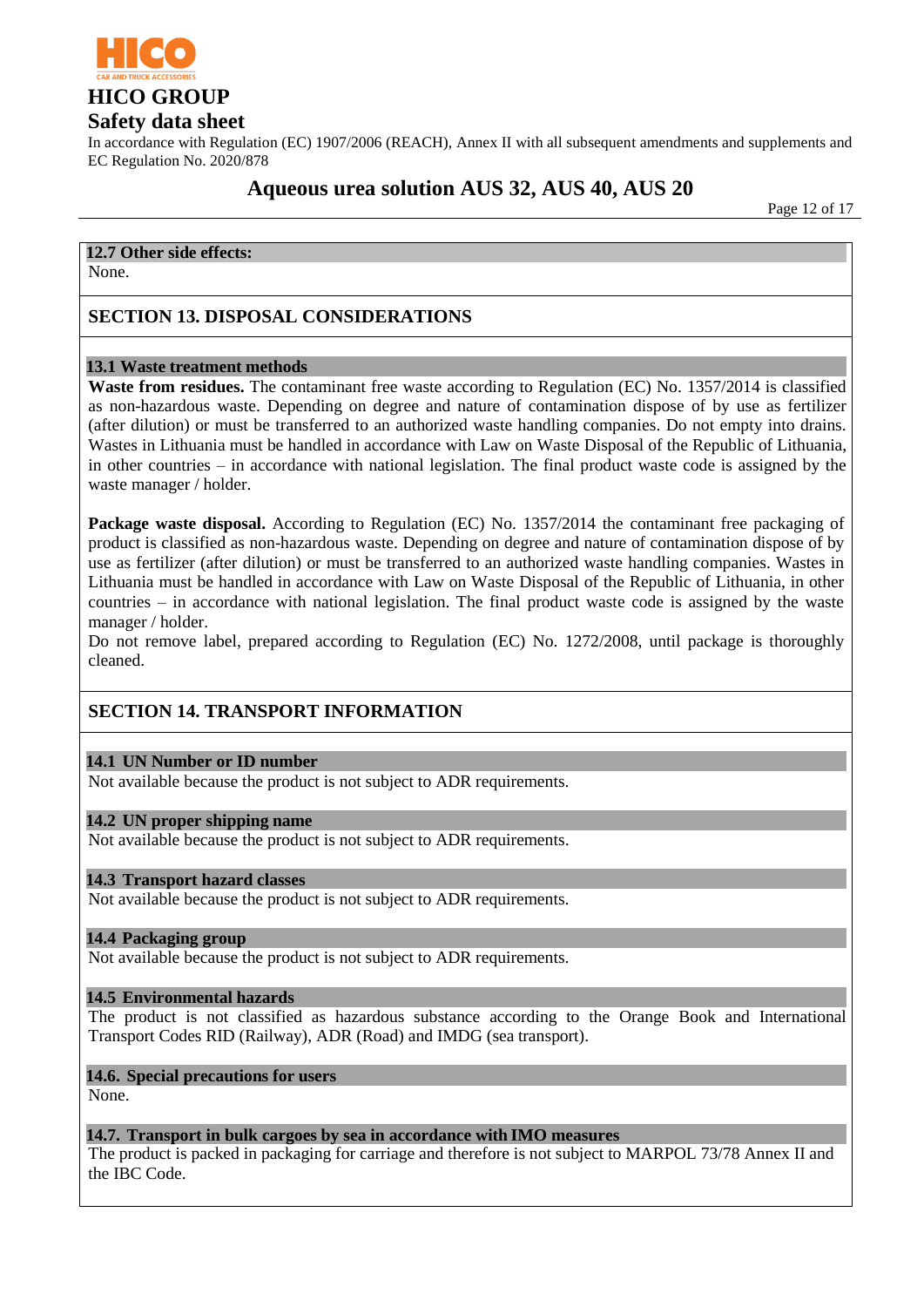

In accordance with Regulation (EC) 1907/2006 (REACH), Annex II with all subsequent amendments and supplements and EC Regulation No. 2020/878

# **Aqueous urea solution AUS 32, AUS 40, AUS 20**

Page 13 of 17

# **SECTION 15. REGULATORY INFORMATION**

#### **15.1 Safety, health and environmental regulation/legislation specific for the substance or mixture EU legislation:**

- Regulation (EC) No 1907/2006 of the European Parliament and of the Council of 18 December 2006 concerning the Registration, Evaluation, Authorisation and Restriction of Chemicals (REACH), establishing a European Chemicals Agency, amending Directive 1999/45/EC and repealing Council Regulation (EEC) No 793/93 and Commission Regulation (EC) No 1488/94 as well as Council Directive 76/769/EEC and Commission Directives 91/155/EEC, 93/67/EEC, 93/105/EC and 2000/21/EC (published in the Official Journal of the European Union L 353/1, 2008) including all subsequent amendments and supplements;

- Commission Regulation No. (EU) 2020/878 amending Regulation of the European Parliament and of the Council Annex II to Regulation (EC) No. 1907/2006 on the Registration, Evaluation, Authorization and Restriction of Chemicals (REACH) (published in Official Journal of the European Union L 203 of 26 of June 2020);

- Commission Regulation (EC) No 552/2009 of 22 June 2009 amending Regulation (EC) No 1907/2006 of the European Parliament and of the Council on the Registration, Evaluation, Authorisation and Restriction of Chemicals (REACH) as regards Annex XVII (published in the Official Journal of the European Union L 164, 2009) including all subsequent amendments and supplements;

- REGULATION (EC) No 1272/2008 2006 of the European Parliament and of the Council of 16 December 2008 on classification, labelling and packaging of substances and mixtures, amending and repealing Directives 67/548/EEC and 1999/45/EC, and amending Regulation (EC) No 1907/2006 (published in the Official Journal of the European Union L 353/1, 2008) including all subsequent amendments and supplements;

- Commission Regulation (EU) No 1357/2014 of 18 December 2014 replacing Annex III to Directive 2008/98/EC of the European Parliament and of the Council on waste and repealing certain Directives (published in the Official Journal of the European Union L 365/89, 2014) including all subsequent amendments and supplements;

- REGULATION (EC) 2012/18/EU of the European Parliament and of the Council on the control of major-accident hazards involving dangerous chemicals and amending and subsequently repealing Council Directive 96/82 / EC (published in the Official Journal of the European Union No L197, 2012, July 27th) (published in the Official Journal of the European Union L 197/1, 2012) including all subsequent amendments and supplements;

- Regulation (EU) No. 2019/148 of the European Parliament and of the Council of 20<sup>th</sup> of June 2019 on trade in and use of explosives precursors and amending Regulation (EC) No. 1907/2006 and repealing Regulation (EU) No. 98/2013 (published in the Official Journal of the European Union L 186/1, 2019) as subsequently amended and supplemented;

- Council Directive 98/24/EC of April 7 on the protection of the health and safety of workers from the risks related to chemical agents at work (fourteenth individual Directive within the meaning of Article 16 (1) of Directive 89/391/EEC) (published in the Official Journal of the European Union L 131/11, 1998) including all subsequent amendments and supplements;

- European Agreement concerning the International Carriage of Dangerous Goods by Road (ADR) (Official Gazette, 2001, No. 91-3349, TAR identification code 103T001SUTARG031675), including all subsequent amendments and supplements.

- Th[e International Rule for Transport of Dangerous Substances by Railway](http://en.wikipedia.org/w/index.php?title=International_Rule_for_Transport_of_Dangerous_Substances_by_Railway&action=edit&redlink=1) (RID);

- The International Code for the Construction and Equipment of Ships carrying Dangerous Chemicals inBulk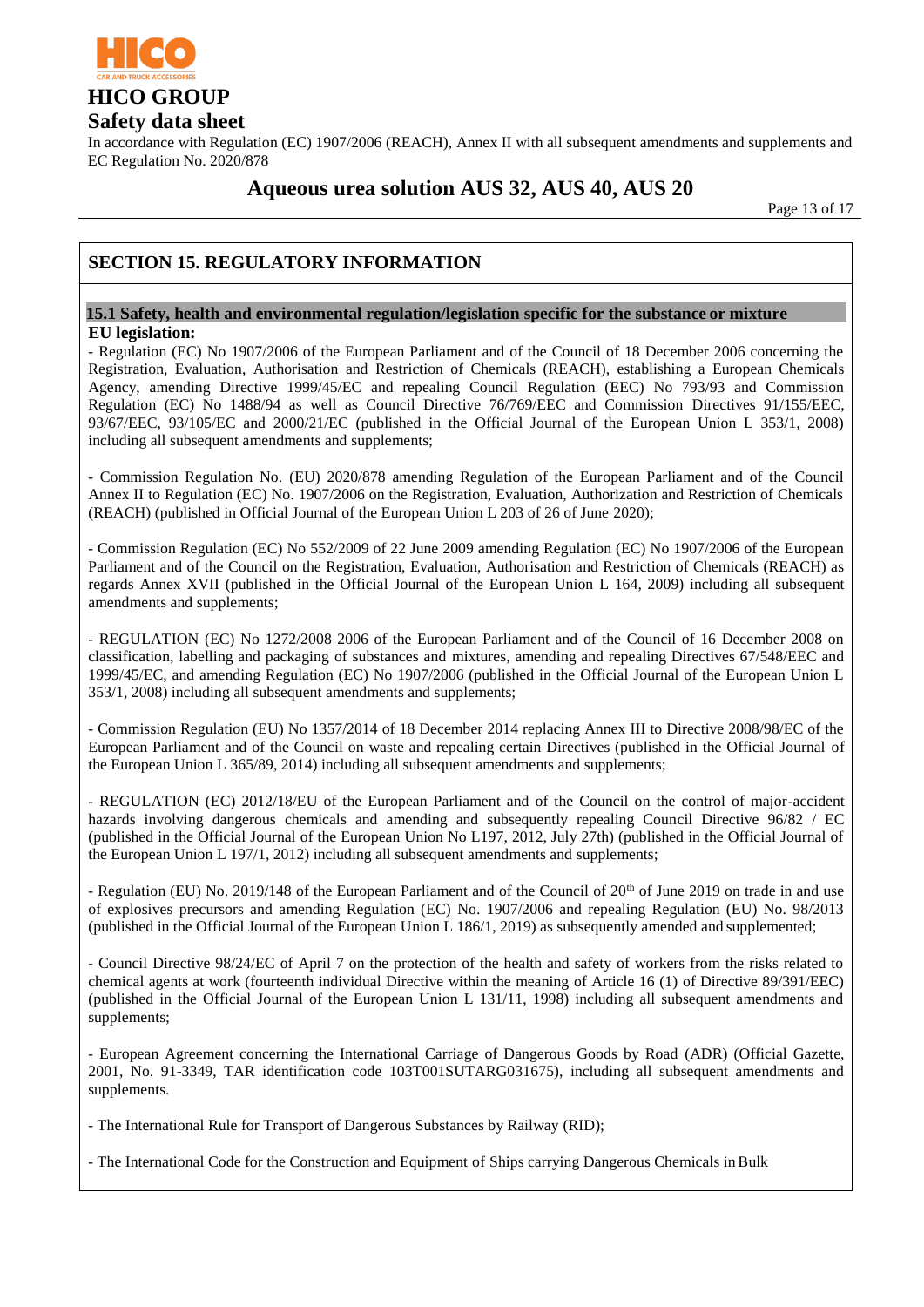

In accordance with Regulation (EC) 1907/2006 (REACH), Annex II with all subsequent amendments and supplements and EC Regulation No. 2020/878

# **Aqueous urea solution AUS 32, AUS 40, AUS 20**

Page 14 of 17

(International Bulk Chemical Code) (the IBC Code).

- The International Maritime Dangerous Goods (IMDG);

- International Convention for the Prevention of Pollution from Ships of 1973 (Official Gazette, 2004, No. 138-5030, TAR identification code 073T001KONVRG731618), including all subsequent amendments and supplements.

- Guidance on Safety Data Sheets and Exposure Scenarios (European Chemicals Agency, 2018 Reference: ECHA-18-G-07-EN) including all subsequent amendments and supplements.

- European Inventory of Existing Commercial Chemical Substances (EINECS) (published in Official Journal of the European Union C 146 A, 1990).

- European List of Notified Chemical Substances (ELINCS) (EUR 22543 EN, Office for Official Publications of the European Communities, 2006, ISSN 1018-5593) including all subsequent amendments and supplements.

#### **National legislation (Lithuania):**

- Law of the Republic of Lithuania on Chemicals and Preparations (18 April 2000, No. VIII-1641) (Official Gazette 2000, No 36-987; TAR identification code 1001010ISTAIII-1641) including all subsequent amendments and supplements.

- Law of the Republic of Lithuania on the Transport of Dangerous Goods by Road, Rail and Inland Waterways (Official Gazette, 2001, No. 111-4022, TAR identification code 1011010ISTA00IX-636) including all subsequent amendments and supplements.

- Law on Waste Management of the Republic of Lithuania (June 16, 1998 No. VIII-787) (Official Gazette, 1998, No. 61- 1726, TAR identification code 0981010ISTAVIII-787) including all subsequent amendments and supplements.

- Law on Package and Package Waste Handling of the Republic of Lithuania (September 25, 2001 No. IX-517) (Official Gazette, 2001, No. 85-2968, TAR identification code 1011010ISTA00IX-517) including all subsequent amendments and supplements.

- Minister of Environment of the Republic of Lithuania, 1999 July 14 order No. 2017 "On Approval of Waste Management Regulations" (Official Gazette, 1999, No. 63-2065, TAR Identification Number 099301MISAK00000217) including all subsequent amendments and supplements.

- Minister of Health of the Republic of Lithuania July 24 2001 order No. 97/406 "On Approval of provisions for the protection of workers from chemical agents at work and the protection of workers from the effects of carcinogens and mutagens at work" (Official Gazette, 2001, No 65-2396, TAR identification code 1012230ISAK0097 / 406) including all subsequent amendments and supplements.

- Government of the Republic of Lithuania, 2004 August 17 resolution No. 966 "On Prevention, Response and Investigation of dangerous objects and substances, mixtures or preparations classified as hazardous materials, and a list of criteria for designation of the Approval, as subsequently amended and supplemented. (Official Gazette, 2004, No. 130- 4649; 2005 No. 131-4731, 2008, No. 109-4159; 2009 No. 90-3855; 2010, No. 59-2894; 2012 No. 61-3078), as amended and supplemented.

- Minister of Health of the Republic of Lithuania and Minister of Social Security and Labor of the Republic of Lithuania September 1 2011 order No. V-824 / A1-389 "On Approval of Lithuanian Hygiene Norm HN 23: "Occupational Exposure Limits, General Requirements for Measurement and Exposure Assessment of Chemicals"" (Official Gazette, 2011, No. 112-5274, TAR Identification Code 1112250ISAK4/A1-389) including all subsequent amendments and supplements.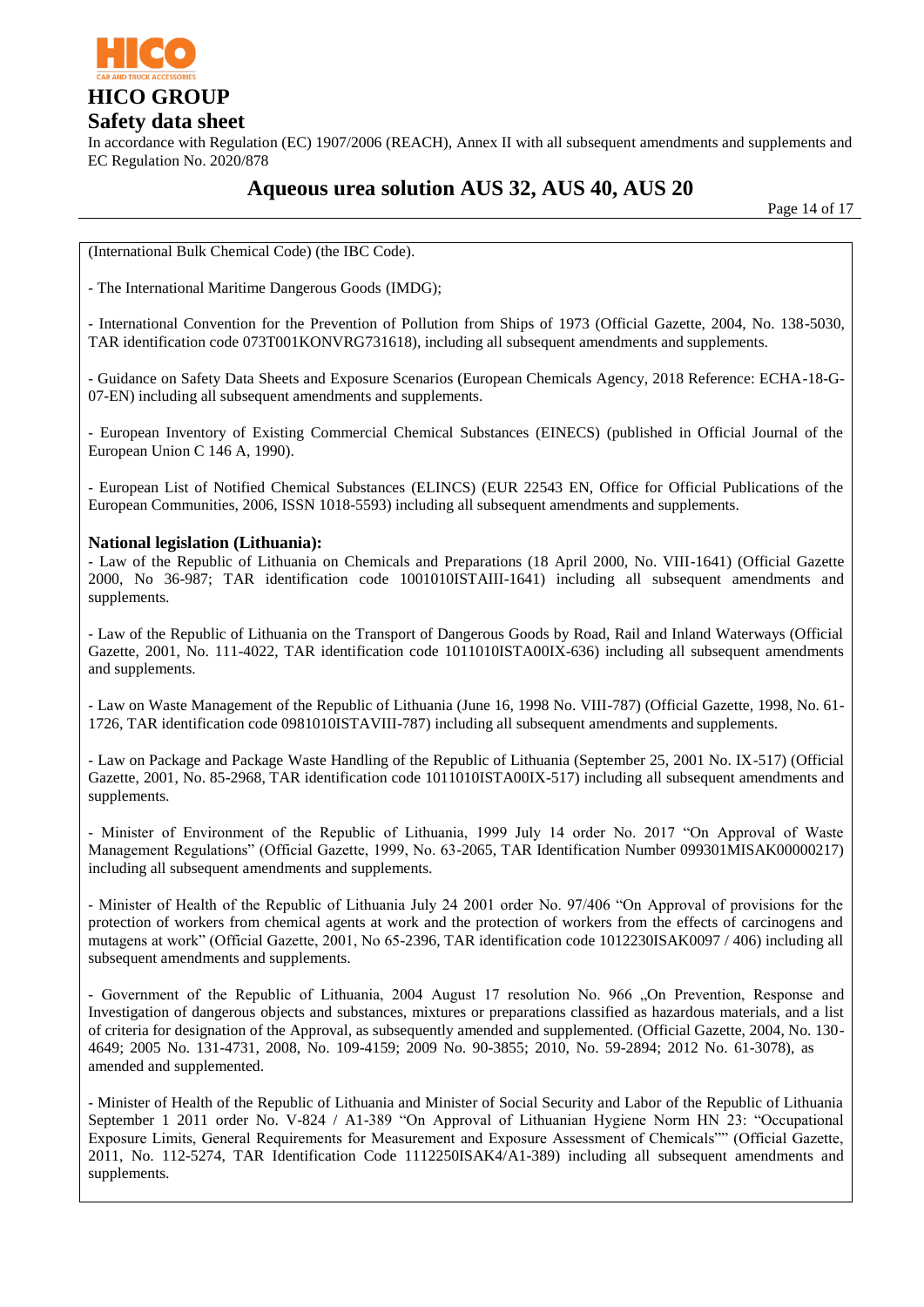

In accordance with Regulation (EC) 1907/2006 (REACH), Annex II with all subsequent amendments and supplements and EC Regulation No. 2020/878

# **Aqueous urea solution AUS 32, AUS 40, AUS 20**

Page 15 of 17

- HN36 Banned and Restricted Substances.

- Applicable Procedure of Safety Data Sheet Requirements and Supply thereof to Professional Users.

- Applicable Rules on Labeling of Items (Products) to be Sold in Lithuania and Referring Price thereof.

- LST EN 149 "Respiratory protective devices. Filtering half masks for protection against particles. Requirements, testing, marking".

- LST EN 166 "Personal eye protection. Technical requirements".

- LST EN ISO 374-1 "Protective gloves against hazardous chemicals and micro-organisms. Part 1. Protective gloves against hazardous chemicals and micro-organisms. Part 1. Terminology and chemical resistance requirements (ISO 374-  $1: 2016$ ".

- LST EN 388 "Protective gloves against mechanical hazards".

- LST EN 405:2002+A1:2009 "Respiratory protective equipment. Valves with filter valves for protection against gas or gas and particles. Requirements, testing, marking".

- LST EN 420 "Protective gloves. General requirements and testing methods".

- LST EN 469 "Protective clothing for firefighters. Performance requirements for firefighting protective clothing".

- LST EN ISO 13688 "Protective clothing. General requirements (ISO 13688: 2013)".

- LST EN 14387 "Respiratory protective devices. Gas filters and composite filters. Requirements, testing, marking";

- LST EN ISO 20345 "Personal protective equipment. Safe footwear (ISO 20345: 2011)".

#### **Additional information provided on the label of the chemical preparation package:**

- Visual signs No. 14, Temperature limits" (-5 $^{\circ}$ C ÷ 25 $^{\circ}$ C) in compliance with LST EN ISO 780;

- Visual sign No.11 . Keep away from sunlight" according to LST EN ISO 780.

#### **Additional information about the relevant Community provisions on safety, health and the environment for the product.**

The product is not subject to requirements according to the Government Resolution No. 966 of the Government of the Republic of Lithuania of 2004.08.07 "On Approval of the Description of the List and Attribution Criteria for List of Materials, Mixtures or Preparations of Hazardous Substances in the Hazardous Objects" (Official Gazette, 2004, No. 130-4649) with all subsequent amendments and supplements).

#### **Restrictions on the product according to Regulation (EU) No. 2019/1148:** not applicable.

#### **15.2 Chemical safety assessment**

As in accordance with Regulation No. 1272/2008 [CLP] mixture is not classified as hazardous consequently in accordance with REACH Article 14 no Chemical Safety Assessment has been carried out for this product.

### **SECTION 16. OTHER INFORMATION**

**Revision date**: 2021.03.31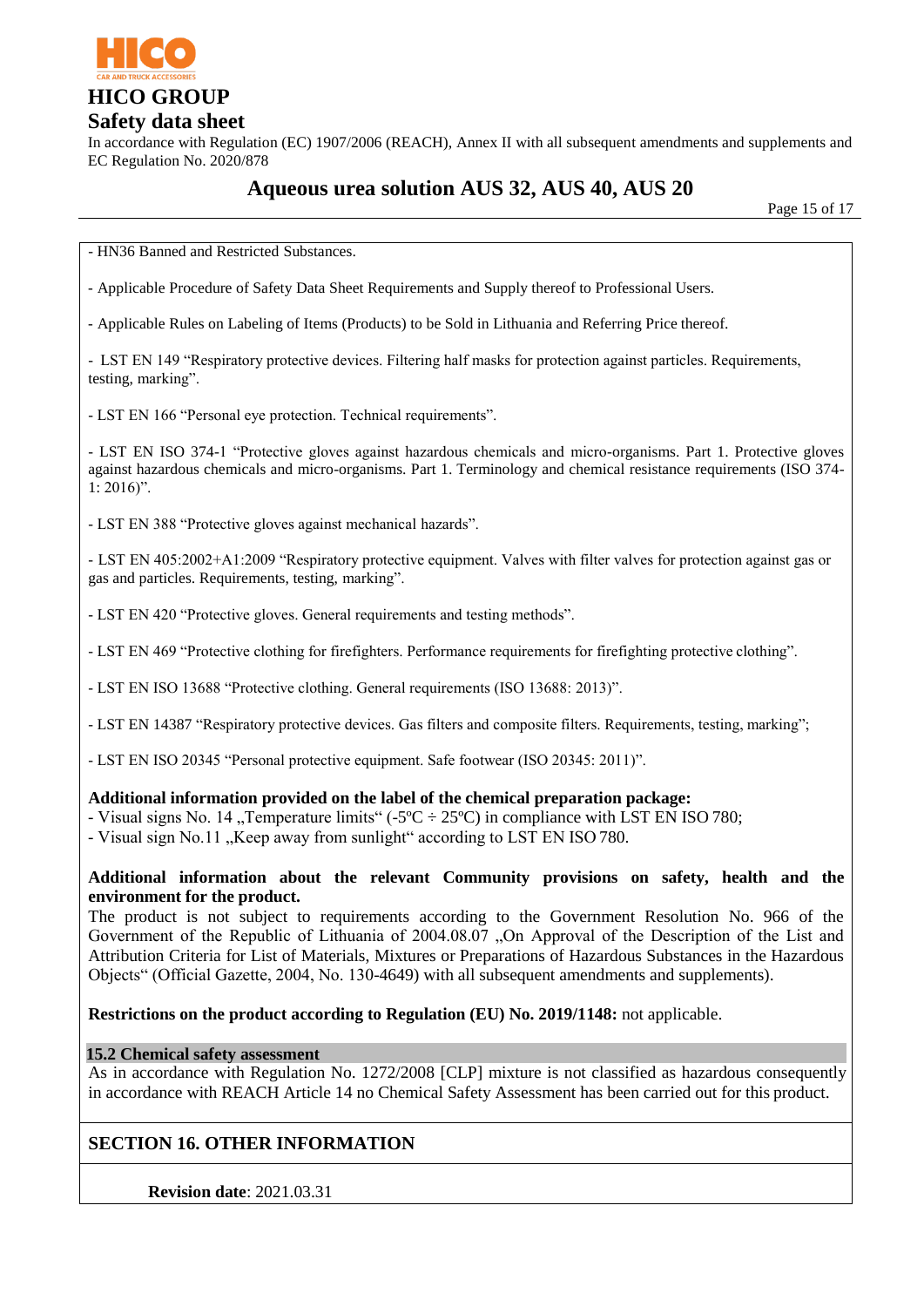

### **Safety data sheet**

In accordance with Regulation (EC) 1907/2006 (REACH), Annex II with all subsequent amendments and supplements and EC Regulation No. 2020/878

# **Aqueous urea solution AUS 32, AUS 40, AUS 20**

Page 16 of 17

**Version**: 7.0 **Revision No**. 0 **Issuing date:** 2021.03.31

#### **(i) A clear evidence of added, deleted or modified information:**

The following changes were made to the safety data sheet as compared to the previous version:

- Headline of SDS: Commission Regulation (EU) No 2015/830 replaced by Commission Regulation (EU) 2020/878;
- sub-section 1.1: information on the components of the product as a mixture has been deleted;
- sub-section 1.3: the title of this sub-section has been changed
- sub-section 3.2: a table of product components has been included;
- sub-section 8.2: the title of this sub-section has been changed;
- section 9: the title of this section has been changed
- sub-section 9.1: the names of physico-chemical properties and the order of their arrangement have been changed;
- sub-section 10.1: the title of this sub-section has been changed;
- sub-section 11.1: the title of this sub-section has been changed;
- sub-section 11.2: this sub-section is newly included;
- sub-section 12.2: the title of this sub-section has been changed;
- sub-section 12.6: the title of this sub-section has been changed;
- sub-section 12.7: this sub-section is newly included;
- sub-section 13.1: the title of this sub-section has been changed;
- sub-section 14.1: the title of this sub-section has been changed;
- sub-section 14.2: the title of this sub-section has been changed;
- sub-section 14.3: the title of this sub-section has been changed;
- sub-section 14.7: the title of this sub-section has been changed;

- sub-section 15.1: information on EU and Lithuanian legislation has been updated; information that the product is not subject to restrictions under Regulation (EU) 2019/1148 has been included;

- section 16: Revision date, version number and issuing date of this safety data sheet has been changed.

#### **(ii) List of abbreviations and acronyms used throughout the Safety Data Sheet:**

ATE – acute toxicity estimate;

ADR – European Agreement on Dangerous Goods by Road;

- CLP Classification, Labeling and Packaging Regulation; Regulation (EC) No 1272/2008;
- CAS Chemical Abstracts Service;
- DNEL Derived No-Effect value;
- EU European Union;
- ECHA European Chemicals Agency;
- EC No. EINECS ir ELINCS numbers;
- EINECS European List of Existing Commercial Chemical Substances;
- ELINCS European Register of Substances;
- Eye Irrit.  $2$  eye irritating 2 category;
- HS Hygiene Standard;
- IBC Code International Code for the Construction and Equipment of Ships Carrying Bulk Hazardous Substances;
- IMDG International Maritime Organisation;
- ĮST Company Standard;
- IMSBC International Bulk Cargo Code;
- IUCLID International Database of General Information on Chemicals;
- RID Regulations Concerning the International Carriage of Dangerous Goods by Rail;
- IUPAC International Union of Pure and Applied Chemistry;
- UN United Nations;
- Kow octanol-water partition coefficient;